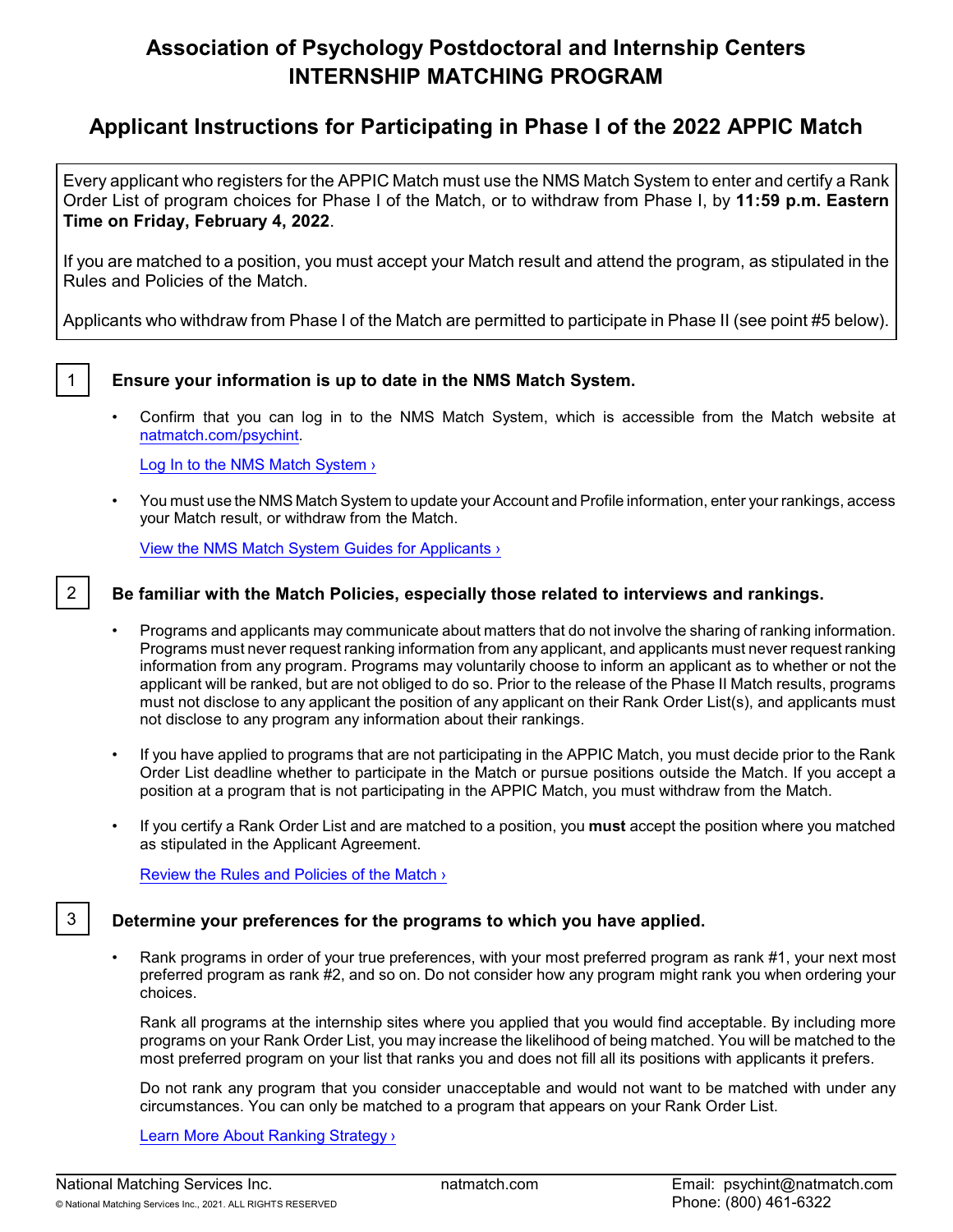• Two applicants who are participating in Phase I of the Match and who wish to coordinate their matches (e.g., obtain positions in the same geographic location) may participate in the Match as a Couple.

[Learn More About Participating as](https://natmatch.com/psychint/applicants/couples.html) a Couple ›

#### 4 **Enter and certify your Rank Order List in the NMS Match System by 11:59 p.m. Eastern Time on Friday, February 4, 2022.**

- The NMS Match System opens for the entry of rankings on Monday, January 17, 2022. All Rank Order Lists must be submitted using the NMS Match System.
- Each training site offers one or more tracks or "programs" in the Match. Each program is represented by a unique 6-digit Code Number as shown in the List of Participating Internships on the Match website. As the match is processed using the Code Numbers, make sure the correct Code Number for each program you want to rank appears on your Rank Order List. If you rank a program represented by one Code Number, but are ranked by the training site for a different program with a different Code Number, a match will not be made. If you need clarification regarding the Code Number to be used for any program, contact the internship site Training Director directly.

[View the List of Participating Internships](https://natmatch.com/psychint/directory/participating-programs.html) **›**

• In the Rankings section of the NMS Match System, search for and add programs to your Rank Order List in order of your true preferences. You can search for programs by Code Number, training site name, Training Director name, location or program description.

[View the User Guide for Entering Your Rankings](https://natmatch.com/psychint/applicants/rankings-guide.html#enter) ›

• Your Rank Order List for Phase I of the Match must be entered and certified by 11:59 p.m. Eastern Time on Friday, February 4, 2022. You should enter and certify your Rank Order List well before the deadline date to avoid potential problems near the deadline.

[View the User Guide for Certifying Your Rank](https://natmatch.com/psychint/applicants/rankings-guide.html#certify) Order List ›

You can make changes to your list even after it is certified, until the Rank Order List deadline. If you make changes to a list that has been certified, you simply have to certify the list again before the deadline in order for it to be used in the Match.

You will not be able to use the NMS Match System to enter or certify rankings, withdraw, or change any of your information for Phase I after the Phase I Rank Order List deadline.

• You should print a copy of your final certified Phase I Rank Order List for your records, as this information will only be available until 11:59 p.m. Eastern Time on February 21, 2022.

#### 5 **If you decide not to submit a Rank Order List for Phase I of the Match for any reason, you must withdraw from the Match using the NMS Match System by 11:59 p.m. Eastern Time on Friday, February 4, 2022.**

• When you withdraw, you will be asked to indicate if you want to withdraw from Phase I only (because you plan to participate in Phase II), or if you want to withdraw from both Phase I and Phase II of the Match.

If you withdraw from Phase I only, you will be reinstated automatically as active again for Phase II. You will have to either enter a Rank Order List for Phase II or withdraw again before the Phase II Rank Order List deadline.

If you withdraw from both Phase I and Phase II, you will remain withdrawn in Phase II. If you do not wish to participate in Phase II there is nothing further you need to do. However, you can reinstate yourself to participate in Phase II at a later date if desired. Applicants who are withdrawn in Phase I and/or Phase II and have not obtained an internship position are permitted to participate in the Post-Match Vacancy Service operated by APPIC after Phase II of the Match.

[Learn More About Withdrawing from the Match ›](https://natmatch.com/psychint/applicants/withdraw.html)